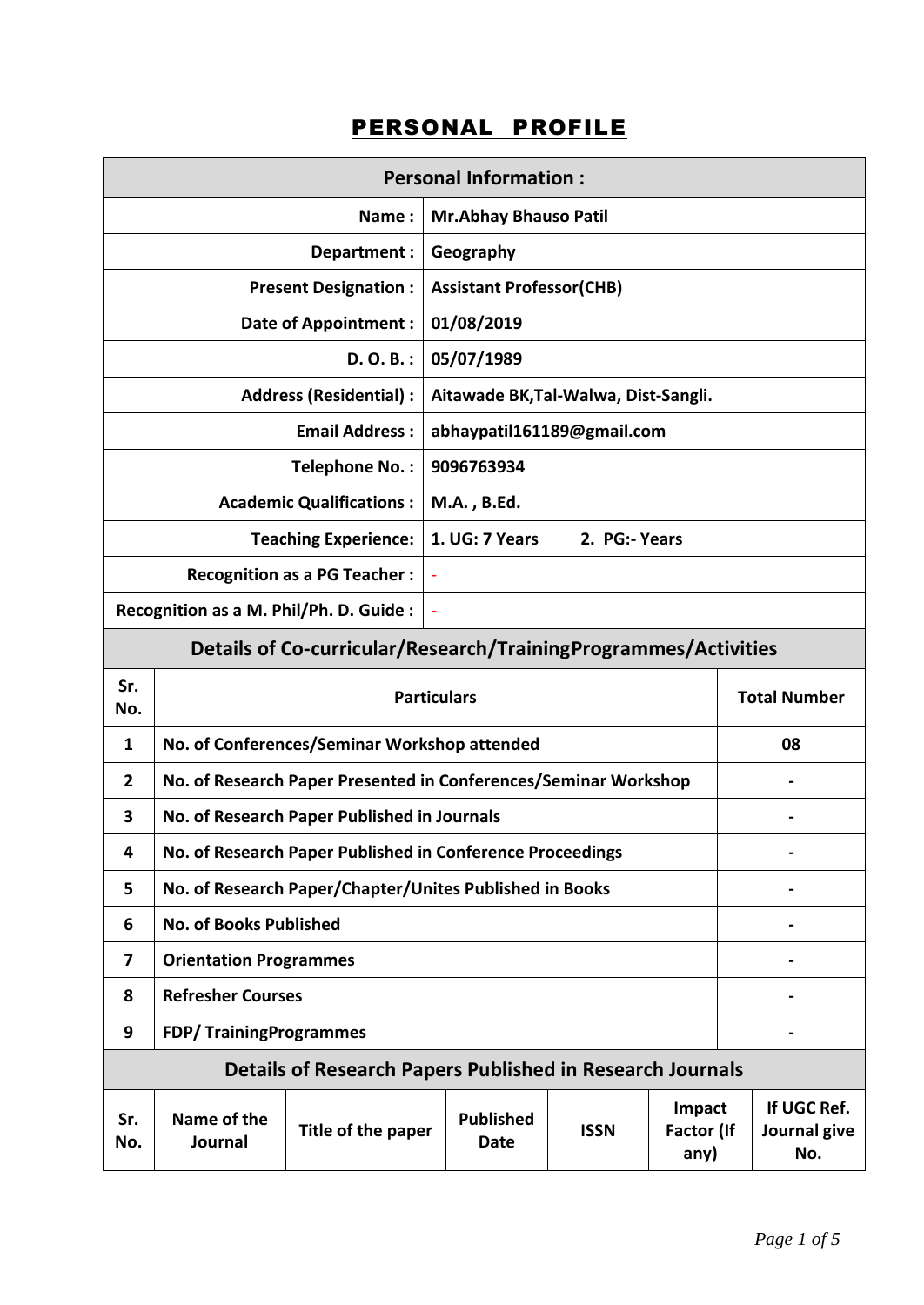| 1                                                                     |                   |  |                    |  |  |                  |                  |                    |
|-----------------------------------------------------------------------|-------------------|--|--------------------|--|--|------------------|------------------|--------------------|
| $\overline{2}$                                                        |                   |  |                    |  |  |                  |                  |                    |
| $\overline{\mathbf{3}}$                                               |                   |  |                    |  |  |                  |                  |                    |
| 4                                                                     |                   |  |                    |  |  |                  |                  |                    |
| 5                                                                     |                   |  |                    |  |  |                  |                  |                    |
| 6                                                                     |                   |  |                    |  |  |                  |                  |                    |
| $\overline{\mathbf{z}}$                                               |                   |  |                    |  |  |                  |                  |                    |
| 8                                                                     |                   |  |                    |  |  |                  |                  |                    |
| 9                                                                     |                   |  |                    |  |  |                  |                  |                    |
| 10                                                                    |                   |  |                    |  |  |                  |                  |                    |
| 11                                                                    |                   |  |                    |  |  |                  |                  |                    |
| 12                                                                    |                   |  |                    |  |  |                  |                  |                    |
| 13                                                                    |                   |  |                    |  |  |                  |                  |                    |
| <b>Details of Research Papers Published in Conference Proceedings</b> |                   |  |                    |  |  |                  |                  |                    |
| Sr.                                                                   | Name Of Seminar / |  | Title of the nanor |  |  | <b>Organizor</b> | <b>Published</b> | <b>ICCNI/ICRNI</b> |

| Sr.<br>No.              | Name Of Seminar /<br>Conference | Title of the paper | Organizer | <b>Published</b><br>Date | <b>ISSN/ISBN</b> |
|-------------------------|---------------------------------|--------------------|-----------|--------------------------|------------------|
| $\mathbf{1}$            |                                 |                    |           |                          |                  |
| $\overline{2}$          |                                 |                    |           |                          |                  |
| $\overline{\mathbf{3}}$ |                                 |                    |           |                          |                  |
| 4                       |                                 |                    |           |                          |                  |
| 5                       |                                 |                    |           |                          |                  |
| 6                       |                                 |                    |           |                          |                  |
| $\overline{\mathbf{z}}$ |                                 |                    |           |                          |                  |
| 8                       |                                 |                    |           |                          |                  |
| 9                       |                                 |                    |           |                          |                  |

| Details of Books published or Research Papers/Chapters/Units Published in edited<br>books |                         |                                        |               |                          |             |  |
|-------------------------------------------------------------------------------------------|-------------------------|----------------------------------------|---------------|--------------------------|-------------|--|
| Sr.<br>No.                                                                                | <b>Name of the Book</b> | Title of the<br>Paper/Unit/<br>Chapter | <b>Editor</b> | <b>Published</b><br>Date | <b>ISBN</b> |  |
|                                                                                           |                         |                                        |               |                          |             |  |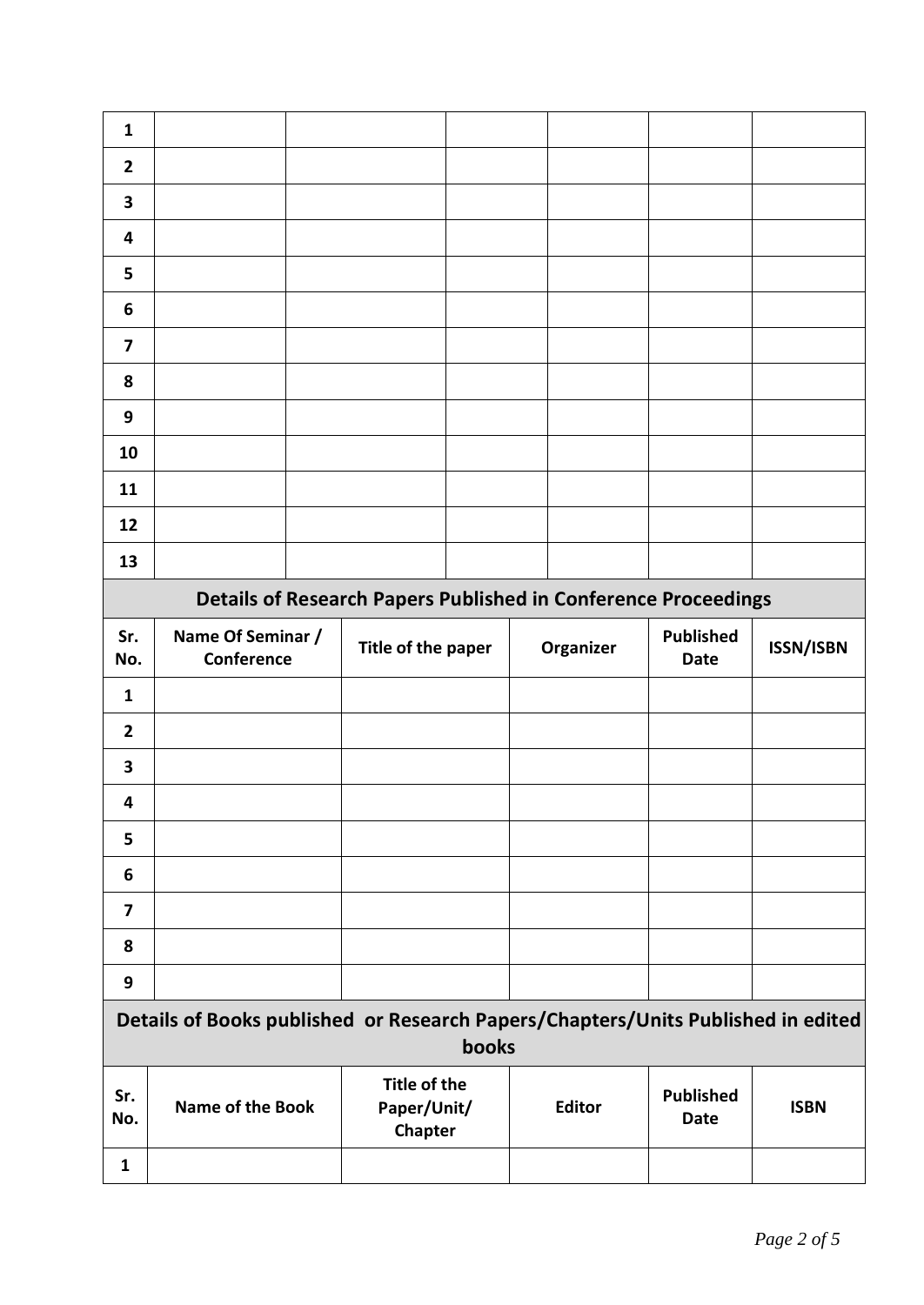| $\overline{2}$          |                                                     |  |                                                                                |               |        |                           |                       |  |
|-------------------------|-----------------------------------------------------|--|--------------------------------------------------------------------------------|---------------|--------|---------------------------|-----------------------|--|
| 3                       |                                                     |  |                                                                                |               |        |                           |                       |  |
| 4                       |                                                     |  |                                                                                |               |        |                           |                       |  |
| 5                       |                                                     |  |                                                                                |               |        |                           |                       |  |
| 6                       |                                                     |  |                                                                                |               |        |                           |                       |  |
| 7                       |                                                     |  |                                                                                |               |        |                           |                       |  |
| 8                       |                                                     |  |                                                                                |               |        |                           |                       |  |
| 9                       |                                                     |  |                                                                                |               |        |                           |                       |  |
|                         |                                                     |  | Details of Editor/ Co-author of the Book                                       |               |        |                           |                       |  |
| $\mathbf{1}$            |                                                     |  |                                                                                |               |        |                           |                       |  |
| $\mathbf{2}$            |                                                     |  |                                                                                |               |        |                           |                       |  |
| 3                       |                                                     |  |                                                                                |               |        |                           |                       |  |
| 4                       |                                                     |  |                                                                                |               |        |                           |                       |  |
|                         | Details of the ongoing/completed Research Project : |  |                                                                                |               |        |                           |                       |  |
|                         |                                                     |  |                                                                                |               |        |                           |                       |  |
| Sr.<br>No.              | <b>Type</b><br>(Minor/Major)                        |  | <b>Title</b>                                                                   | <b>Agency</b> | Period | Grant<br><b>Mobilized</b> | Completed/<br>ongoing |  |
| $\mathbf{1}$            |                                                     |  |                                                                                |               |        |                           |                       |  |
|                         |                                                     |  |                                                                                |               |        |                           |                       |  |
|                         |                                                     |  |                                                                                |               |        |                           |                       |  |
|                         |                                                     |  | Details of Resource Person/Chair Person in Conference/Workshop/ Guest lectures |               |        |                           |                       |  |
| $\mathbf{1}$            |                                                     |  |                                                                                |               |        |                           |                       |  |
| $\mathbf{2}$            |                                                     |  |                                                                                |               |        |                           |                       |  |
| $\overline{\mathbf{3}}$ |                                                     |  |                                                                                |               |        |                           |                       |  |
| 4                       |                                                     |  |                                                                                |               |        |                           |                       |  |
| 5                       |                                                     |  |                                                                                |               |        |                           |                       |  |
| $\boldsymbol{6}$        |                                                     |  |                                                                                |               |        |                           |                       |  |
|                         |                                                     |  | Details of Participation in Design of Curriculum / Study Material              |               |        |                           |                       |  |
| $\mathbf{1}$            |                                                     |  |                                                                                |               |        |                           |                       |  |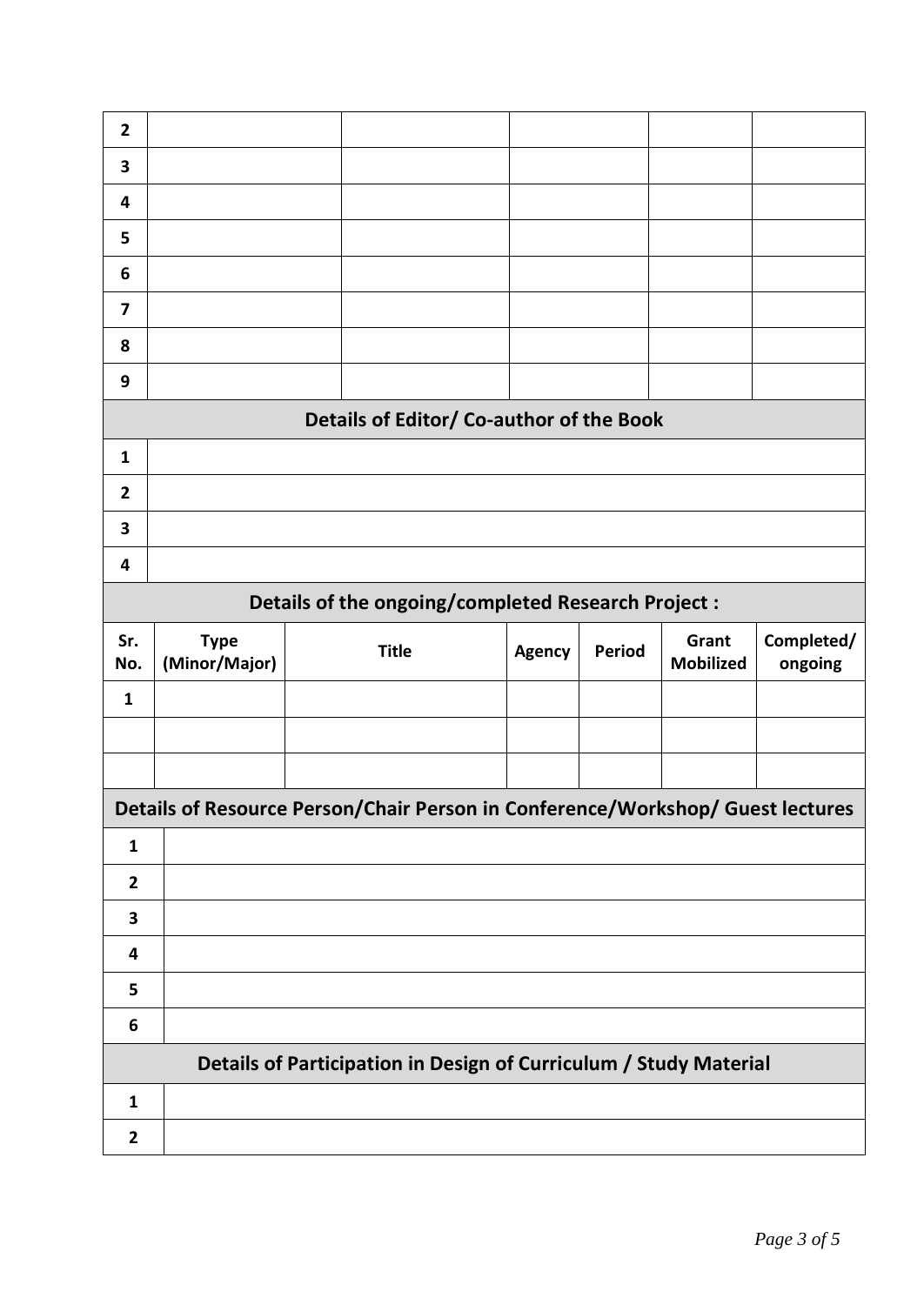|                         | Details of Participation in Extra Curricular / Co-Curricular Activities                                                                                                                                                                                                          |
|-------------------------|----------------------------------------------------------------------------------------------------------------------------------------------------------------------------------------------------------------------------------------------------------------------------------|
| 1                       | Participated in online Awareness Quize program about COVID-19 organised by RIT,<br>Islampur.                                                                                                                                                                                     |
| $\overline{2}$          | Participated in online Quize on General Awareness about Coronavirus organised by IQAC<br>Yashwantrao Chavan College, Islampur.                                                                                                                                                   |
| 3                       | Participated in One Day Seminaron National Education Policy (2019) organised jointly by<br>Shivaji University Teachers Association (SUTA) Kolhapur & K.R.P. Kanya College Islampur.                                                                                              |
| 4                       | Participated in online Applied Science Quize organised by RIT ISLAMPUR                                                                                                                                                                                                           |
| 5                       | Participated in the new changed syllabus training one day workshop on "Soil Geography<br>paper III & Agriculture Geography paper IV for B.A.Part-II" Subject organised by<br>Dr.Patangrao kadam Mahavidyalaya Sangalwadi Department of Geography dated on 4th<br>September 2019. |
| 6                       | Participated in one day workshop on "Protection of women from sexual harassment in the<br>workplace" organised together by Maharashtra State Women's Commission, Mumbai,<br>Shivaji University Kolhapur & Yashwantrao Chavan College, Islampur. Dated on<br>27/02/2017.          |
| 7                       | Awarded by Grampanchayat, Aitawade bk. For participating 'Swach Bharat & Jalyukth<br>Shivar Abhiyan' (2014-15 To 2018-19) Organised together by Shivaji University, Kolhapur<br>& Yashwantrao Chavan College, Islampur.                                                          |
| 8                       | Participated by one day workshop on QGIS Workshop                                                                                                                                                                                                                                |
| 9                       |                                                                                                                                                                                                                                                                                  |
|                         | <b>Details of Organization of Conferences/ Workshops</b>                                                                                                                                                                                                                         |
| 1                       |                                                                                                                                                                                                                                                                                  |
| $\overline{\mathbf{2}}$ |                                                                                                                                                                                                                                                                                  |
| 3                       |                                                                                                                                                                                                                                                                                  |
| 4                       |                                                                                                                                                                                                                                                                                  |
| 5                       |                                                                                                                                                                                                                                                                                  |
|                         | <b>Membership in profession related committees</b>                                                                                                                                                                                                                               |
| $\mathbf{1}$            |                                                                                                                                                                                                                                                                                  |
| 2                       |                                                                                                                                                                                                                                                                                  |
| 3                       |                                                                                                                                                                                                                                                                                  |
| 4                       |                                                                                                                                                                                                                                                                                  |
|                         | Participation/ Contribution in Innovative Teaching-Learning Methodologies;                                                                                                                                                                                                       |